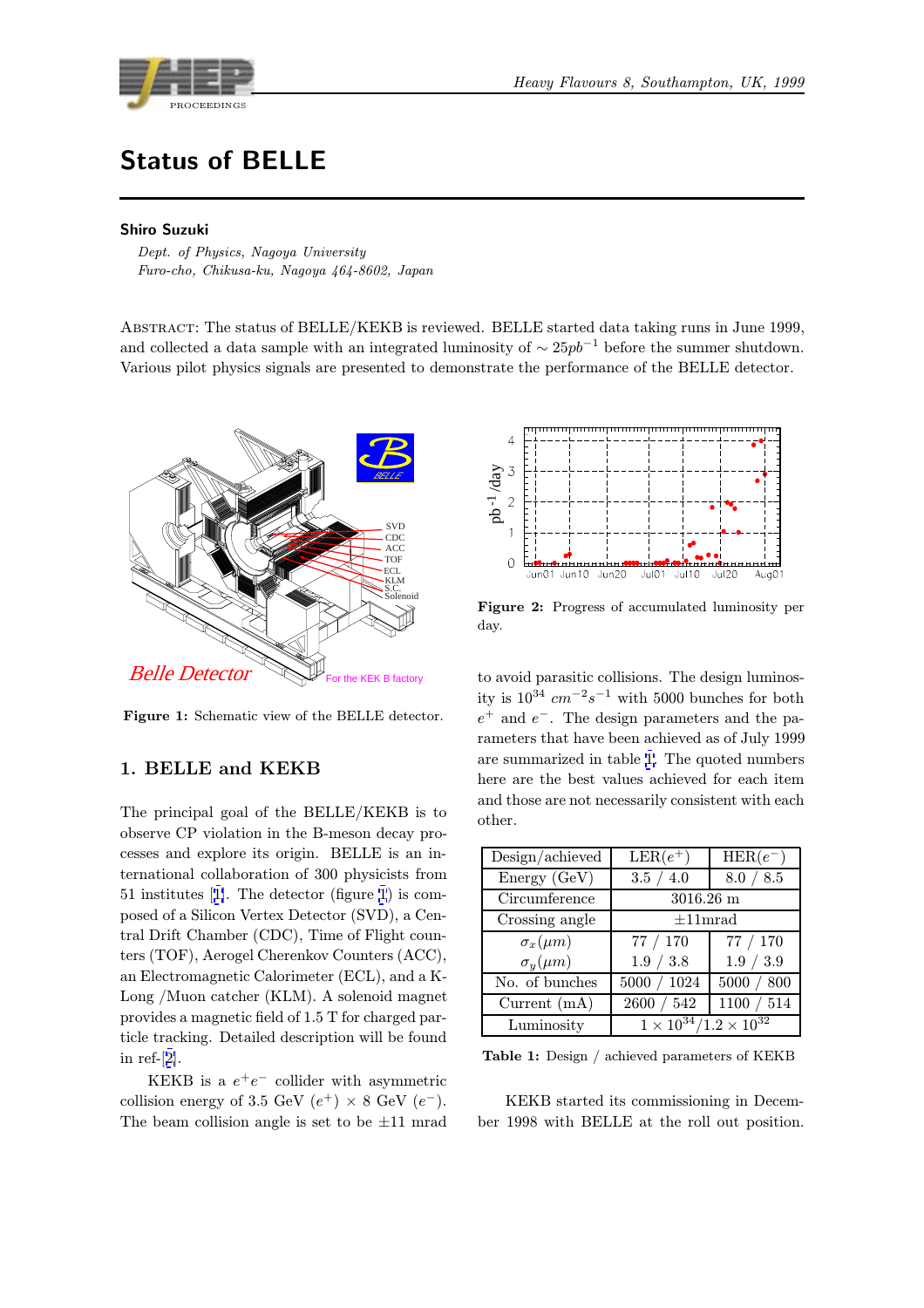<span id="page-1-0"></span>BELLE rolled onto beam line on May 1, 1999, and we recorded the first collision in early June. We started with the average luminosity of  $2 \times$  $10^{31}\ cm^{-2}s^{-1}$  and reached an averaged luminosity of  $1.2 \times 10^{32}$  cm<sup>-2</sup>s<sup>-1</sup> with beam currents of 200mA (LER) and 100mA (HER) by the middle of July. The plot (figure 2) shows the progress of daily accumulated luminosity. After completing an energy scan to confirm the  $\Upsilon(4S)$  peak, we carried out "luminosity runs". By the summer shutdown we reached [a](#page-0-0)n integrated lumnosity of  $\sim 25 pb^{-1}$  and have accumulated about 60K hadronic events.

In this report, the performance of the BELLE detector and some of the physics signals will be presented. Note that the results shown here are preliminary, mostly from the data sample by the middle of July, and calibration for some subdetectors are still in progress.



**Figure 3:** SVD vertex resolution in  $R\phi$  as a function of  $p \cdot sin(\theta)^{3/2}$ .

# 2. Vertexing and tracking

The SVD has a simple cylindrical structure with 3 layers of DSSD, placed at a radial distance of 3.0 - 5.8 cm from the beam axis. Two track mismatch of back to back events (like Bhabhas or  $\mu$ -pairs) is a good measure of  $r\phi$  vertex resolution. With Bhahhas we obtain a resolution of

about  $35\mu m$ . Data has been collected in wider p and  $\theta$  range using cosmic ray events (figure 3). Beam collision results of Bhabhas and  $\mu$ -pairs are plotted in the same figure. In the z direction only cosmic ray calibration has been possible so far.

∆Pt for cosmic ray tracks



Figure 4: CDC resolution by cosmic rays.



Figure 5: Reconstructed  $K^0$  signal.

The CDC is composed of 50 anode layers (18 stereo) and 3 cathode layers. It is operated with a He/ethane 50/50 mixture. The design positional resolution is  $\sigma_{R\phi} = 130 \mu m$  and  $\sigma_z = 200 - 1000 \mu m$ , and the dE/dx resolution is 6%. Extensive CDC calibration has been done using cosmic ray samples. The performance is quite close to the design value (figure 4). The  $K_S^0$  mass distribution demonstrates the overall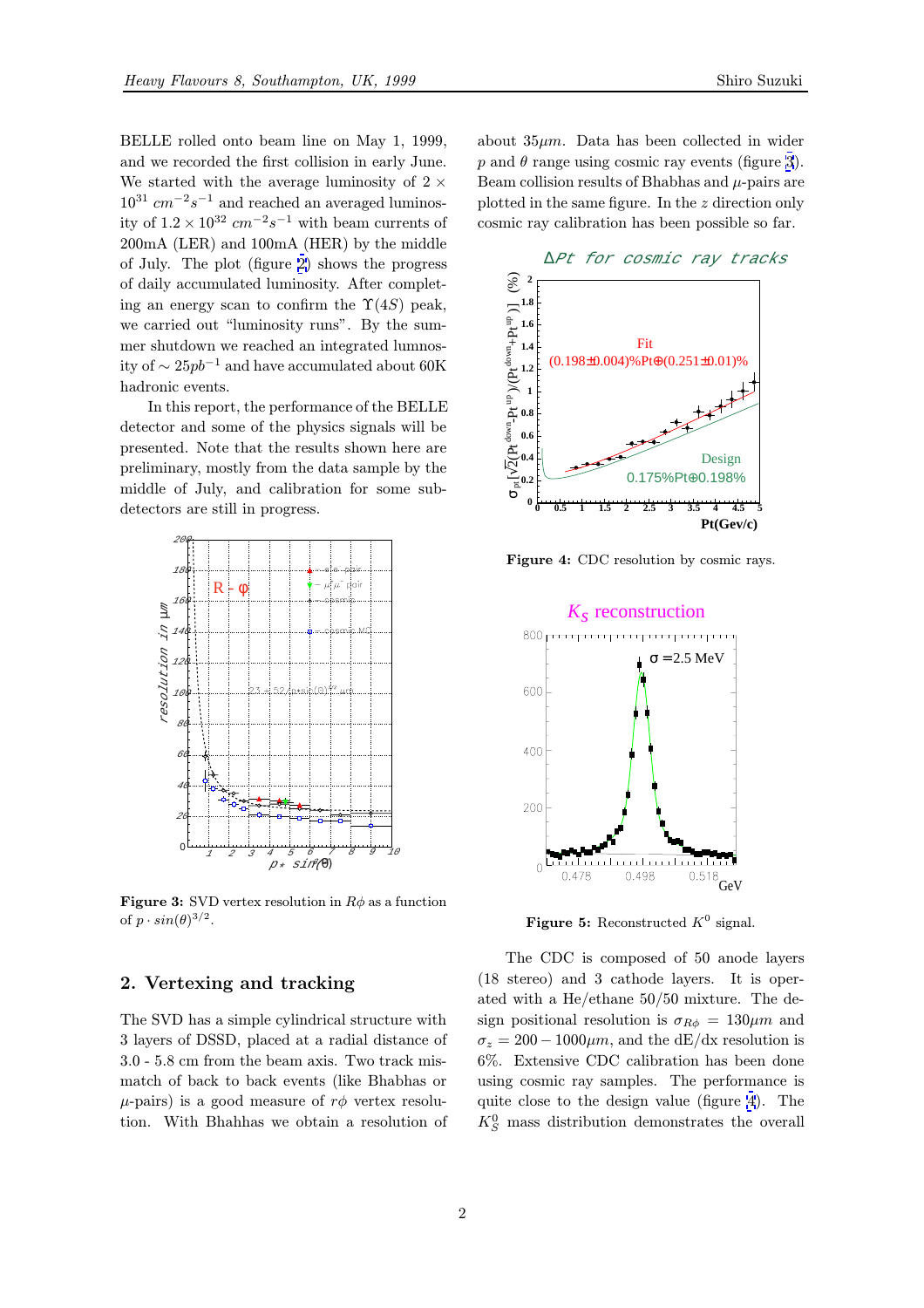<span id="page-2-0"></span>tracking performance. By cutting on vertex quality and impact parameter, we obtain a clean  $K_S^0$ sample (figure 5).

# 3. Particle identification

Particle identi[fic](#page-1-0)ation is the most critical key point for the detector for B-physics. We use  $dE/dx$  in CDC, TOF and ACC as particle identifying devices.

## **Bhabha events**



Figure 6:  $dE/dx$  distribution for Bhabha events.



Figure 7: Mass distribution of charged tracks given by TOF (dots). Here Monte Carlo (histogram) assumes the time resolution of 100 ps.

Figure 6 shows the dE/dx of Bhabha event sample with 80% truncated mean which gives resolution as is expected.

The TOF counter system is composed of 128 modules of plastic scintillator, read out by fine mesh photomultipliers which are developed to operate in a magnetic field. The design time resolution is  $\sigma_t = 100 \text{ps}$ . Early data showed that the

time resolution for Bhabha events was 125 ps. Figure 7 shows clear separation of the charged particle mass for hadronic tracks with  $p < 1.2$ GeV/c.



Figure 8: Pulse height distrinution of kaons and electrons selected by TOF and dE/dx.



**Figure 9:**  $\phi \rightarrow K^+K^-$  signal w/o (histogram) and with K-ID (dot). Note that the normalization of the histogram without K-id is reduced by a factor of ten.

Higher momentum particles are identified by Silica Aerogel Cherenkov Counter (ACC) with refractive index of 1.01 - 1.03. The ACC has 960 blocks of aerogel radiator in barrel region and 228 blocks in the endcap region. Cherenkov photons are detected by one or two fine mesh photomultiplier(s). Figure 8 shows the typical example of ACC pulse height distribution for kaons and electrons.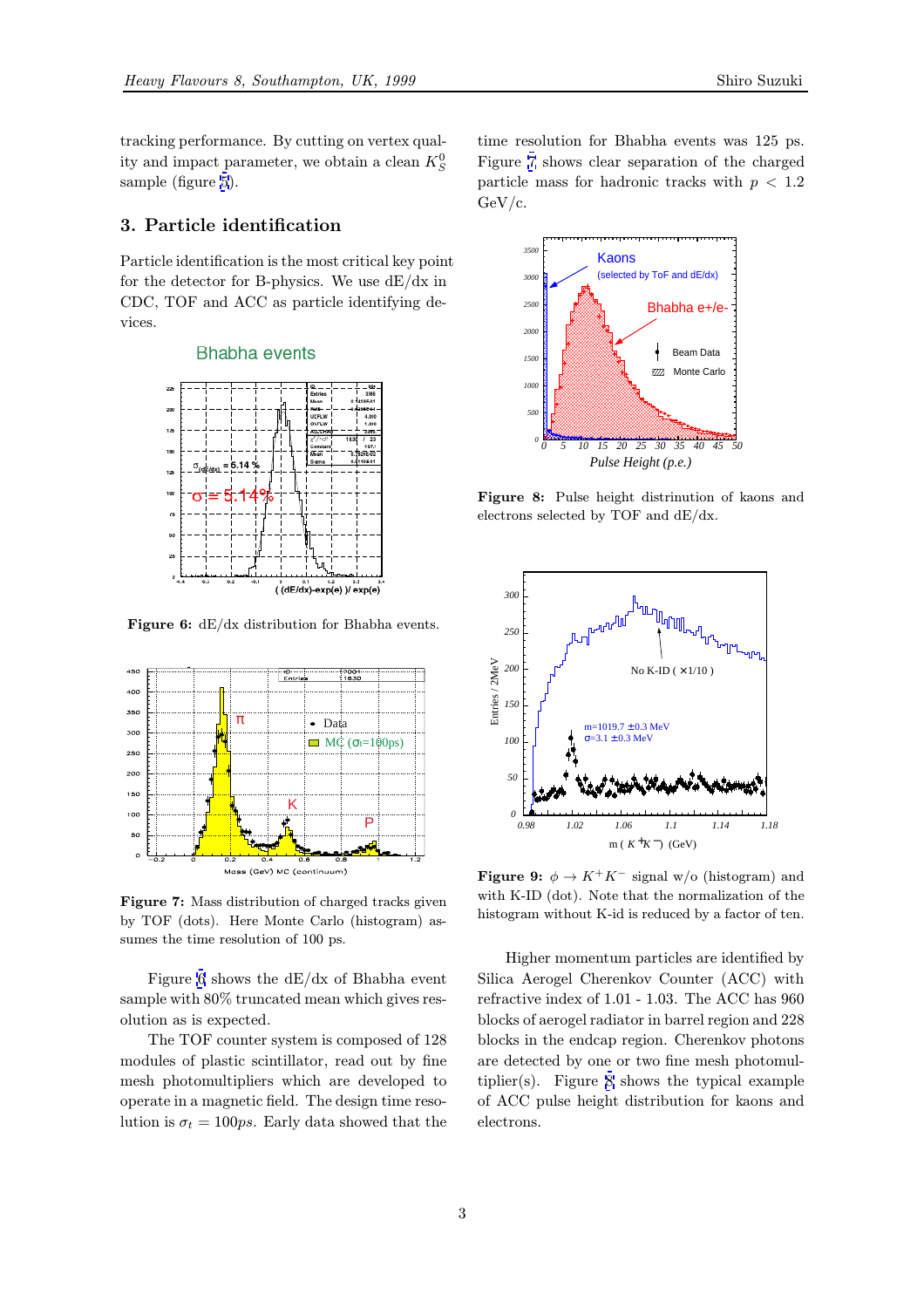

**Figure 10:**  $\pi^0$  signal in ECL with  $E_\gamma \geq 50$  MeV.

 $K/\pi$  identification combines all the PID devices. Figure 9 shows an example of how it works. Requiring that the kaon probability be larger than 0.8 for both tracks, a clear  $\phi$  signal can be extracted from a large combinatorial background. An inclusive  $D^0$  $D^0$  signal is also clearly seen with K-id. Again without PID no clear peak is visible.

#### 4. Photon detection and electron ID

The electromagnetic calorimeter (ECL) of BELLE consists of  $\sim$  9000 fine segmented CsI(Tl) crystals, each 30 cm long. The designed energy resolution is  $\sigma_E/E = 0.67\% / \sqrt{E} \oplus 1.8\%$  (*E* in GeV). Calibration of the calorimeter has been performed using cosmic rays and Bhabha events. We can see a clean  $\pi^0$  signal with a cut of  $E_\gamma \geq 50$  MeV (figure 10).

Making use of shower shape in the ECL, the matching of the ECL clusters and charged tracks, dE/dx in the CDC and pulse height in the ACC, electron signals can be picked out of the hadronic event sample. Figure 11 presents the effect of the electron identification mentioned above, showing a nice peak around 1.0 in the E/p plot.

## 5. The  $\Upsilon(4S)$  scan

The most important physics issue in the commissioning stage is whether we are really getting B mesons, and find out the optimum energy point to be a "B-factory". A preliminary study of the  $R<sub>2</sub>$  distribution of hadronic event sample, taken



**Figure 11:** E/p distribution before and after  $e^{\pm}$ identification (hatched).

at the energy at which we started beam collisions, showed that we have about 23%  $B\overline{B}$  contribution over continuum. More direct confirmation is obviously to find the peak of  $\Upsilon(4S)$ . The energy scan was carried out before we started the luminosity runs. Figure 12 shows the energy dependence of the number of events with  $R_2 < 0.2$ normalized by barrel Bhabha events. A cut in  $R_2$  was placed to enhance the  $B\overline{B}$  contribution. The distribution showed that the central value was 10.584 GeV in the KEKB energy scale. The absolute value of the peak energy is yet to be determined. The above result was cross checked by different methods such as measuring muon spectrum,  $e^-(e^+)$  spectrum and  $\pi^0$  yield. All the results were consistent.



Figure 12: Energy scan for  $\Upsilon(4S)$ .